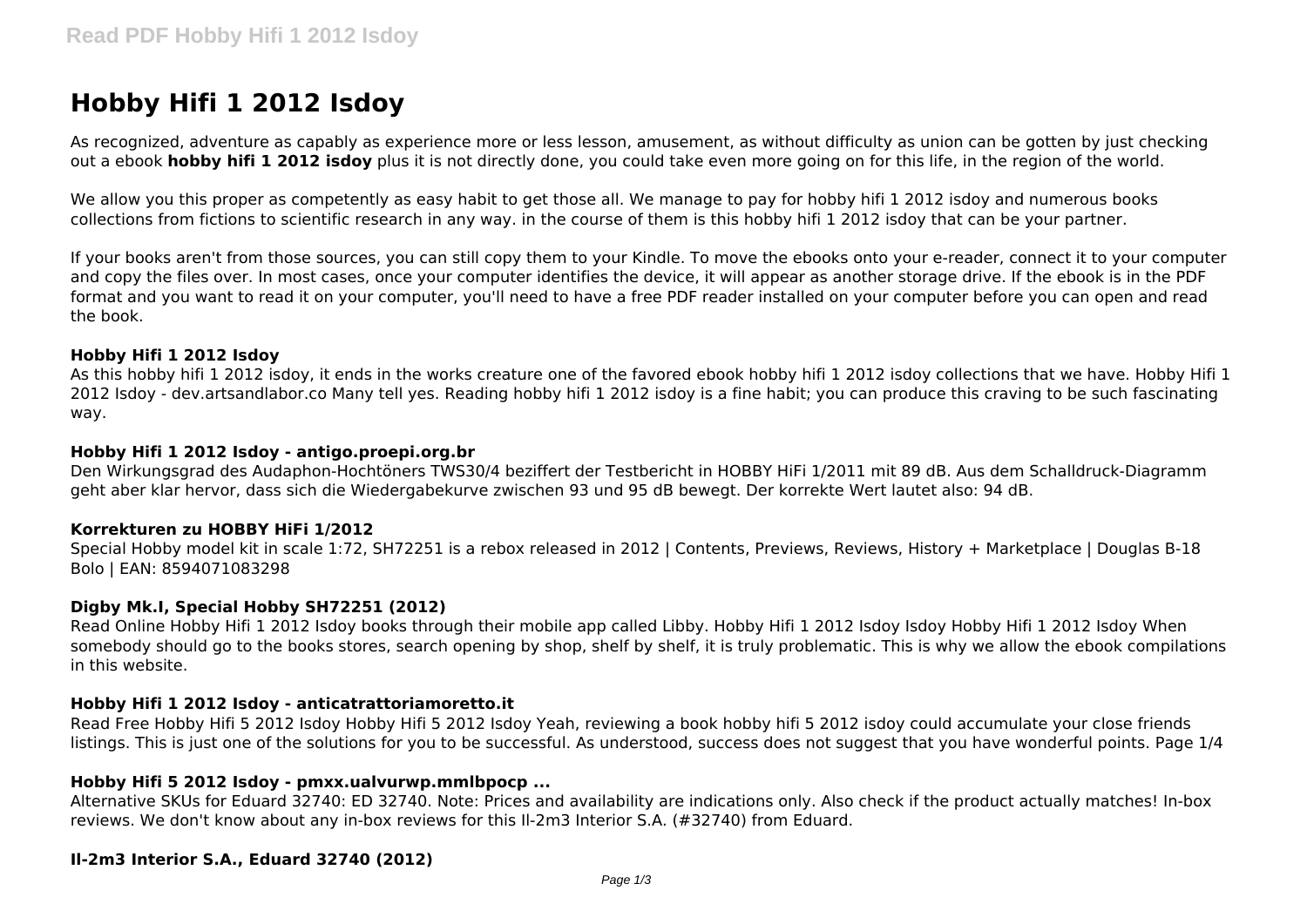MyOldVintageHifi is about my hobby and passion to restore old vintage hifi gear to their former glory (where possible) for personal enjoyment. UPDATE - Comments can now be added without moderation Friday, March 9, 2012

## **MyOldVintageHifi: Meridian 201**

ActiveSky P3D is the latest weather engine from HiFi Simulation Technologies, providing dual P3D v5/v4 integration with advanced Enhanced Atmospherics (trueSKY) features! Advanced EA features include cloud scene smoothing via EA smooth theme reloads, visibility and volumetric fog smoothing, EA-tuned depiction and transition handling for the best balance of accuracy and smoothness, ASP3D ...

# **HiFi Simulation Technologies | High-Fidelity Simulation ...**

Bike Archives. Have a question about any Trek bike built within the past few years? Your answer is just a few clicks away.

## **2012 Bike Archive - Trek Bicycle**

The KEF Coda IIs were budget speakers, designed to be compatible with amplifiers that delivered 10 or more watts per channel, and they offered exceptional value.. Though the Coda IIs' tonal balance was on the brighter side, it leavened that with an open sound and accurate imaging. Available in two finishes (black or simulated walnut veneer) they looked pretty good, especially when the grilles ...

## **The best 30 hi-fi speakers of What Hi-Fi?'s lifetime ...**

The Sansui AU-217 is a 30W RMS per channel integrated amplifier from 1974 with a damping factor of 80. Total power consumption was 145W. Hence it packs quite a punch and was able to drive my Celestion SL6S with ease.

# **MyOldVintageHifi: Sansui AU-217**

Shop DACardWorld.com for 2012 Leaf History of Baseball Hobby Box (1 Cut Signature Per Box!) & see our entire selection of baseball cards at low prices. Plus, free shipping on orders over \$199!

# **2012 Leaf History of Baseball Hobby Box (1 Cut Signature ...**

Figure 1.1 In the United States, the right to vote is an important feature of the nation's system of government, and over the years many people have fought and sacrificed to obtain it. Yet, today, many people ignore this important means of civic engagement. (credit: modification of work by the National Archives and Records Administration)

# **Ch. 1 Introduction - American Government 2e | OpenStax**

PHICEN PL2016-M34 1/6 Super flexible Male Strong Muscular Seamless Body with Stainless Steel Skeleton. HK\$550 HK\$470. Add To Cart . Top Sellers. KGhobby Adjustable Action Figure/Model Kit Plastic Display Stand . HK\$25. Add To Cart. Black Metal U Shape Stand for 1/6 action figure. HK\$25 HK\$20.

# **KGHOBBY 1:6 Scale Hot toys Action Figure Toy, head sculpt ...**

Design and Content © HiFi Engine 2006-2020. Vinyl Engine | FAQ | Site Policy | Cookie Options | FAQ | Site Policy | Cookie Options

# **AR Model HISTORY CHRONOLOGICAL ORDER PG 1 - HiFi Engine**

Bauvorschläge: Daedalus Mini-TL mit Visaton B80, ca. 14 Liter netto. Preis ca. 116 bis 133€/Stück. Musette, geschlossener Zweiweg-Dipol mit Focal-Bes